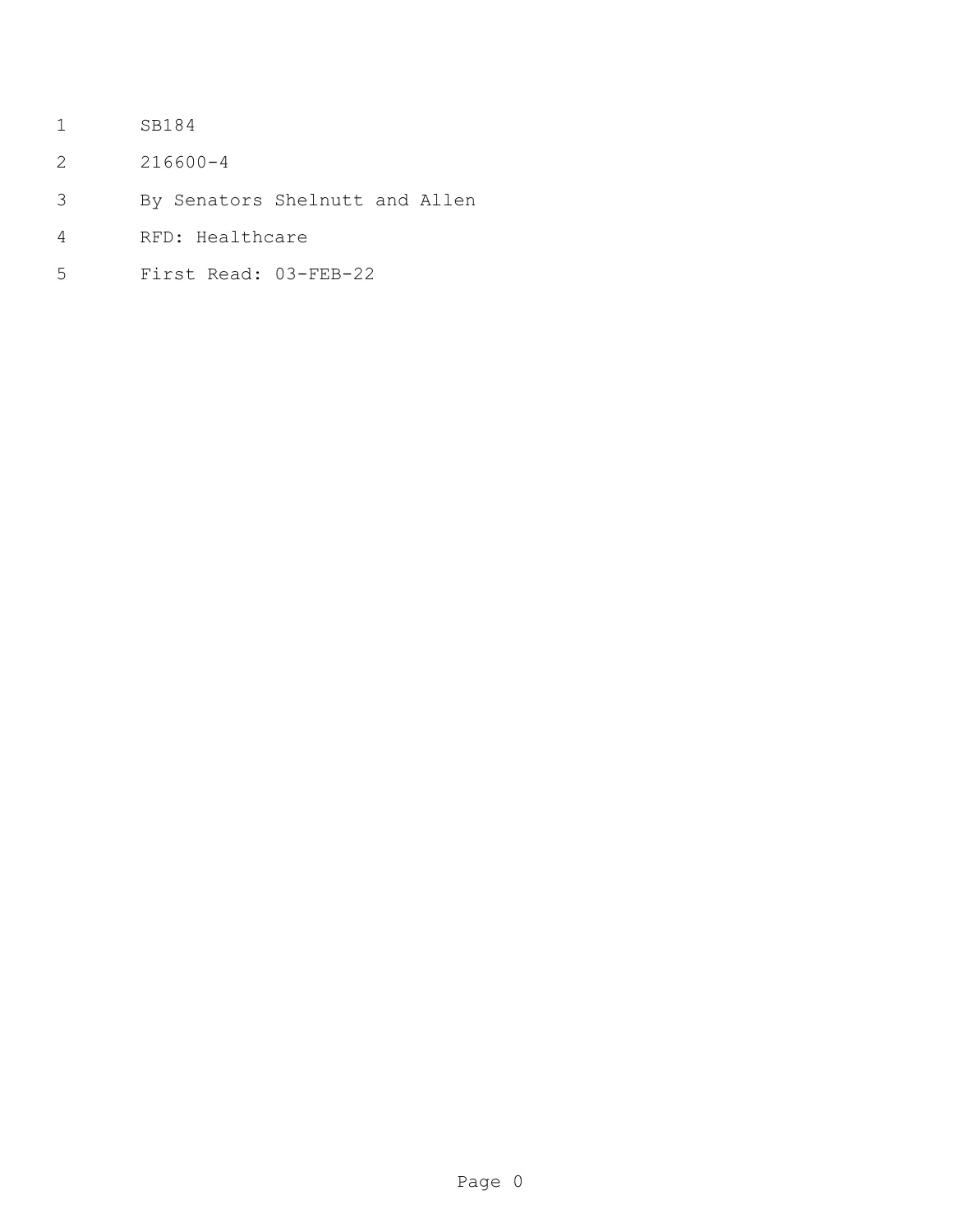SB184

ENROLLED, An Act,

 Relating to public health; to prohibit the performance of a medical procedure or the prescription of medication, upon or to a minor child, that is intended to alter the minor child's gender or delay puberty; to provide for exceptions; to provide for disclosure of certain information concerning students to parents by schools; and to establish criminal penalties for violations; and in connection therewith would have as its purpose or effect the requirement of a new or increased expenditure of local funds within the meaning of Amendment 621 of the Constitution of Alabama of 1901, as amended by Amendment 890, now appearing as Section 111.05 of the Official Recompilation of the Constitution of Alabama of 1901, as amended.

SB184

BE IT ENACTED BY THE LEGISLATURE OF ALABAMA:

 Section 1. This act shall be known and may be cited as the Alabama Vulnerable Child Compassion and Protection Act (V-CAP).

 Section 2. The Legislature finds and declares the following:

 (1) The sex of a person is the biological state of being female or male, based on sex organs, chromosomes, and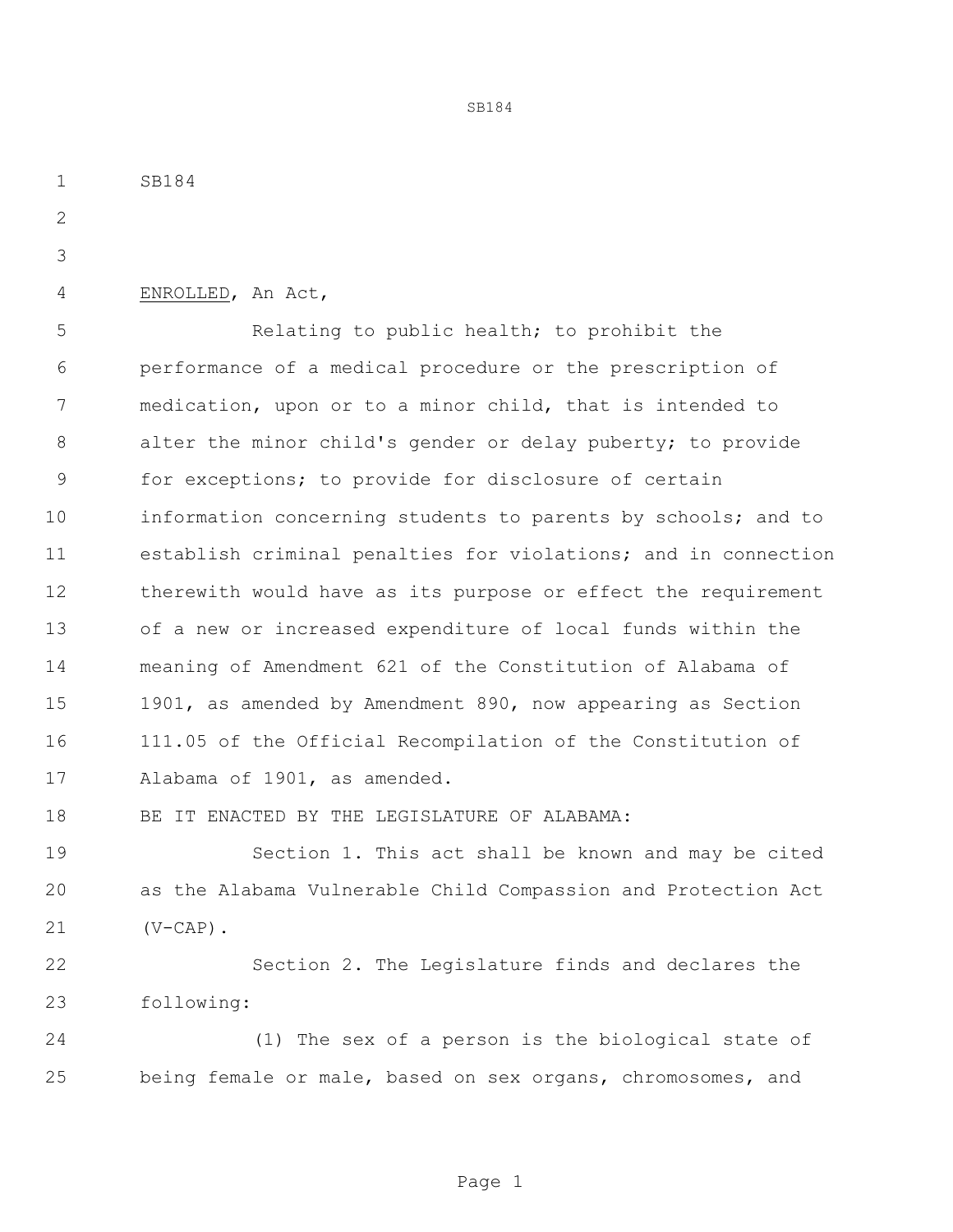endogenous hormone profiles, and is genetically encoded into a person at the moment of conception, and it cannot be changed.

 (2) Some individuals, including minors, may experience discordance between their sex and their internal sense of identity, and individuals who experience severe psychological distress as a result of this discordance may be diagnosed with gender dysphoria.

 (3) The cause of the individual's impression of discordance between sex and identity is unknown, and the diagnosis is based exclusively on the individual's self-report of feelings and beliefs.

 (4) This internal sense of discordance is not permanent or fixed, but to the contrary, numerous studies have shown that a substantial majority of children who experience discordance between their sex and identity will outgrow the discordance once they go through puberty and will eventually have an identity that aligns with their sex.

 (5) As a result, taking a wait-and-see approach to children who reveal signs of gender nonconformity results in a large majority of those children resolving to an identity congruent with their sex by late adolescence.

 (6) Some in the medical community are aggressively pushing for interventions on minors that medically alter the child's hormonal balance and remove healthy external and

Page 2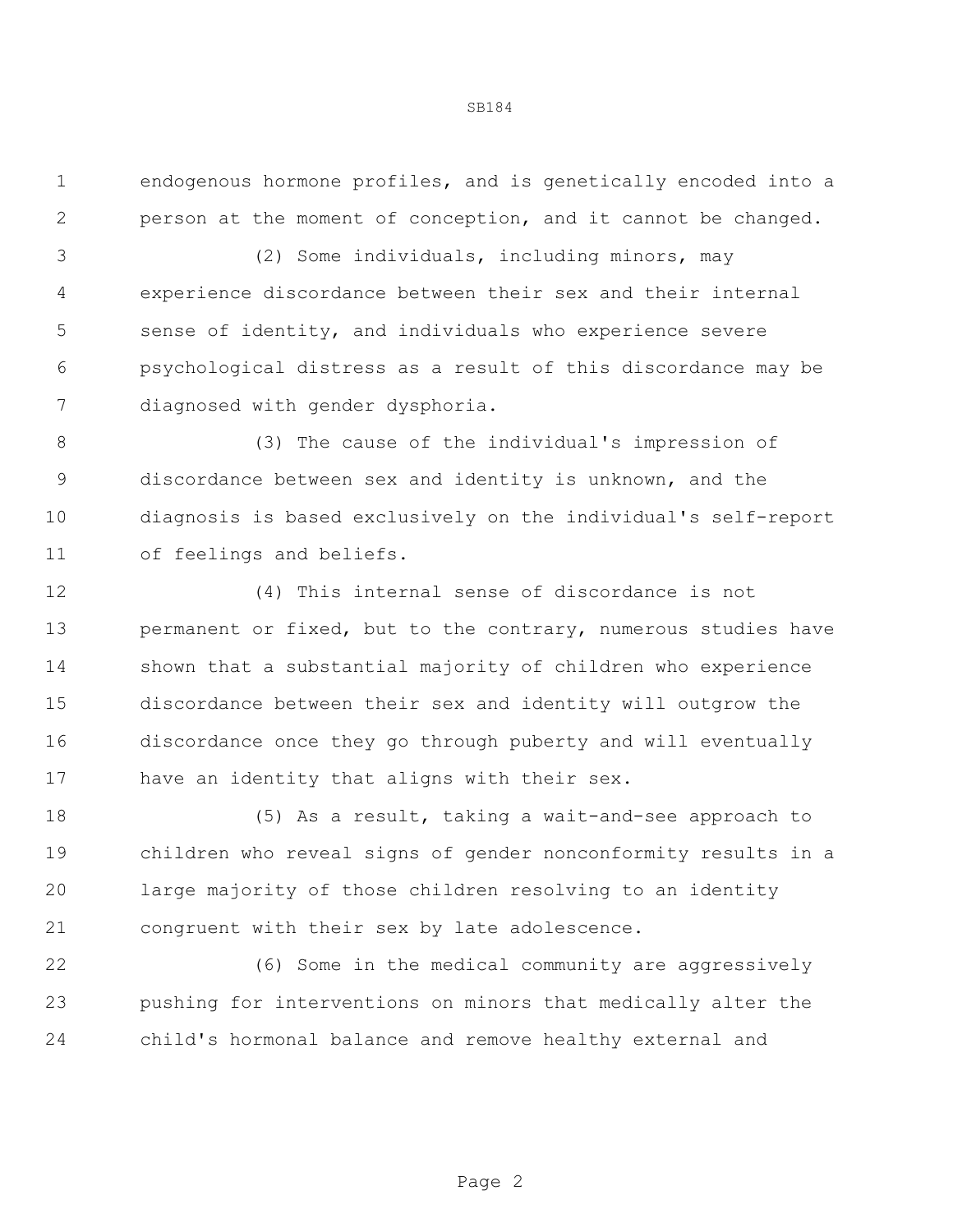internal sex organs when the child expresses a desire to appear as a sex different from his or her own.

 (7) This course of treatment for minors commonly begins with encouraging and assisting the child to socially transition to dressing and presenting as the opposite sex. In the case of prepubertal children, as puberty begins, doctors then administer long-acting GnRH agonist (puberty blockers) that suppress the pubertal development of the child. This use of puberty blockers for gender nonconforming children is experimental and not FDA-approved.

 (8) After puberty blockade, the child is later administered "cross-sex" hormonal treatments that induce the development of secondary sex characteristics of the other sex, such as causing the development of breasts and wider hips in male children taking estrogen and greater muscle mass, bone density, body hair, and a deeper voice in female children taking testosterone. Some children are administered these hormones independent of any prior pubertal blockade.

 (9) The final phase of treatment is for the individual to undergo cosmetic and other surgical procedures, often to create an appearance similar to that of the opposite sex. These surgical procedures may include a mastectomy to remove a female adolescent's breasts and "bottom surgery" that removes a minor's health reproductive organs and creates an

Page 3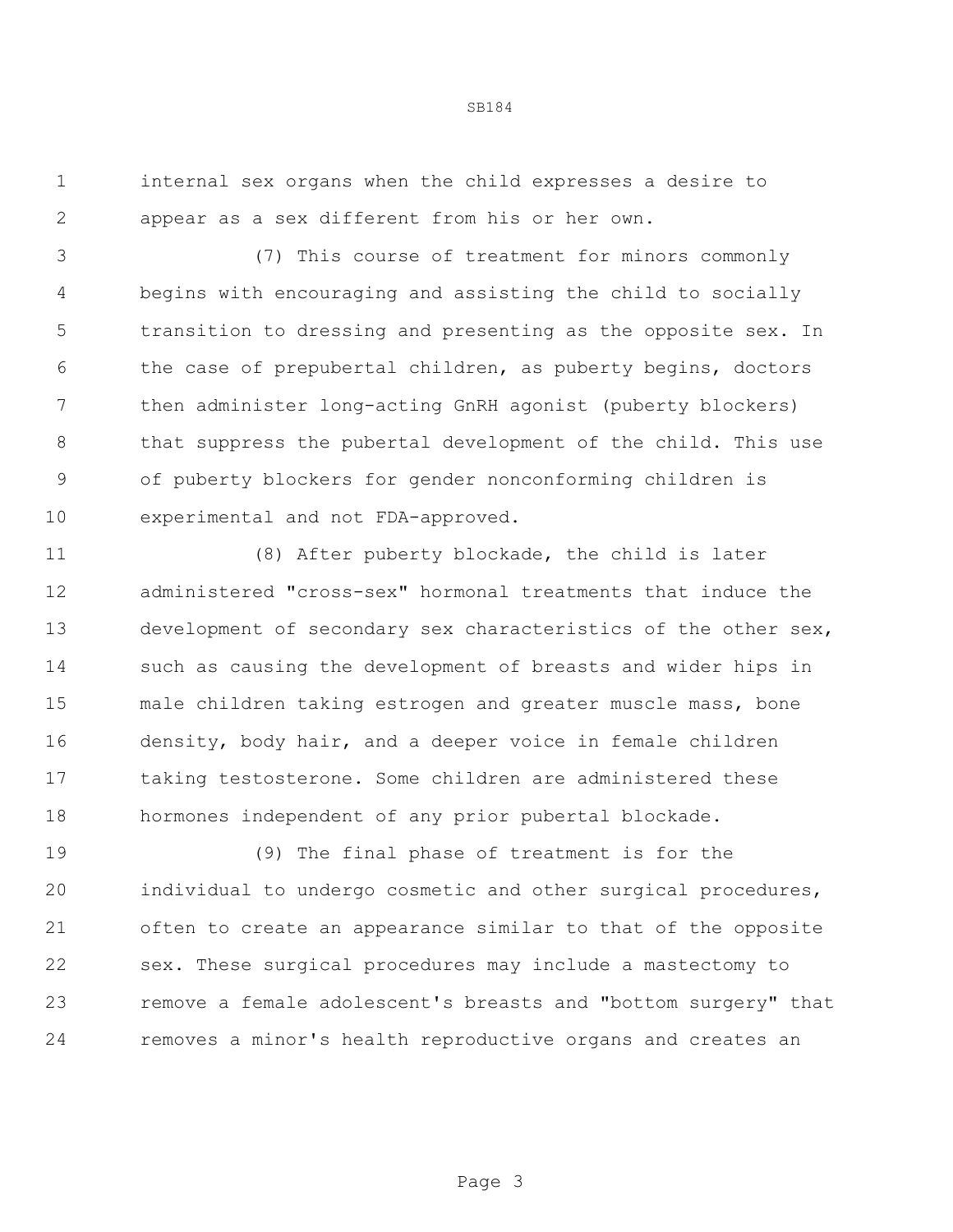artificial form aiming to approximate the appearance of the 2 genitals of the opposite sex.

 (10) For minors who are placed on puberty blockers that inhibit their bodies from experiencing the natural process of sexual development, the overwhelming majority will continue down a path toward cross-sex hormones and cosmetic surgery.

 (11) This unproven, poorly studied series of interventions results in numerous harmful effects for minors, as well as risks of effects simply unknown due to the new and experimental nature of these interventions.

 (12) Among the known harms from puberty blockers is diminished bone density; the full effect of puberty blockers on brain development and cognition are yet unknown, though reason for concern is now present. There is no research on the long-term risks to minors of persistent exposure to puberty blockers. With the administration of cross-sex hormones comes increased risks of cardiovascular disease, thromboembolic stroke, asthma, COPD, and cancer.

 (13) Puberty blockers prevent gonadal maturation and thus render patients taking these drugs infertile. Introducing cross-sex hormones to children with immature gonads as a direct result of pubertal blockade is expected to cause irreversible sterility. Sterilization is also permanent for those who undergo surgery to remove reproductive organs, and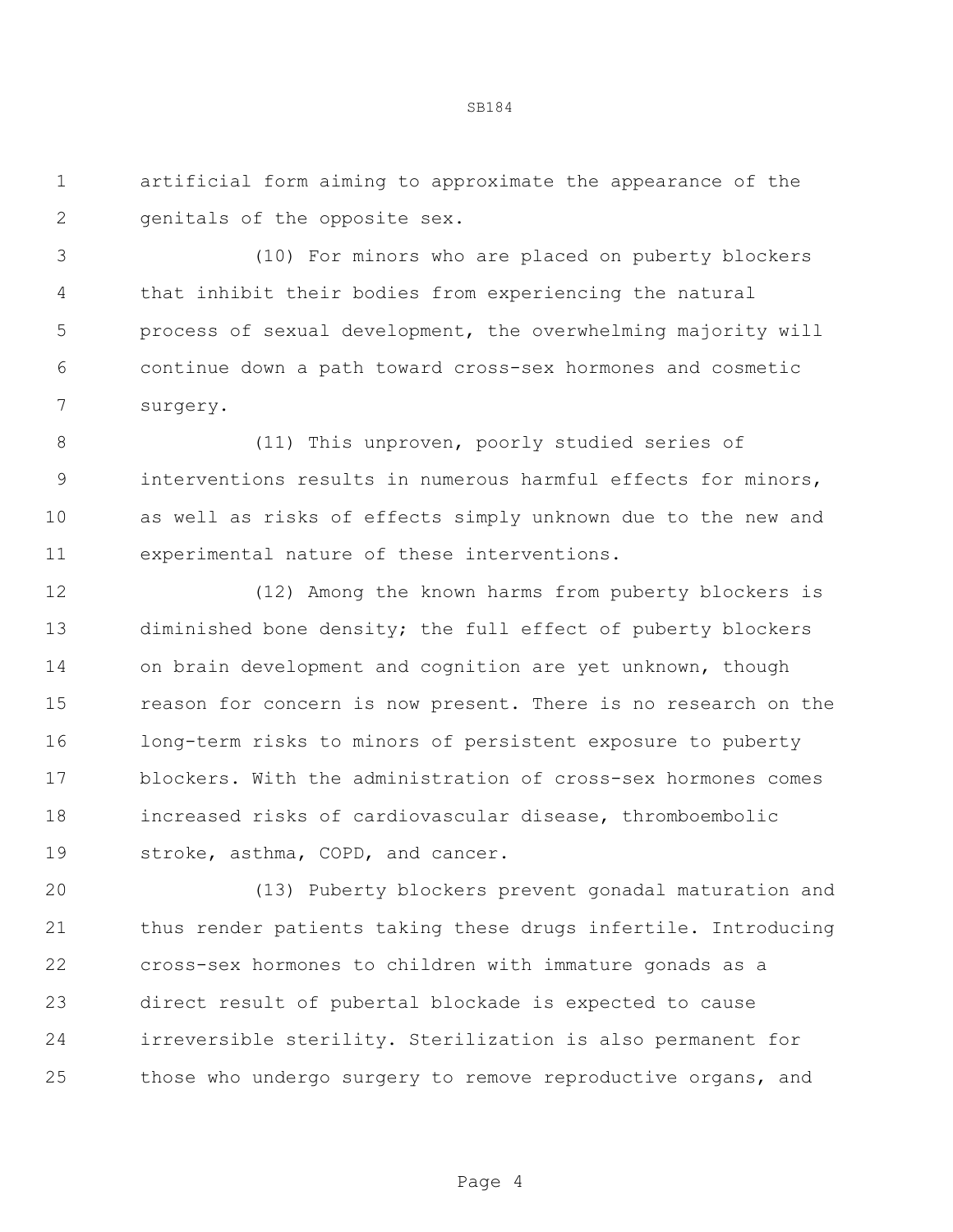such persons are likely to suffer through a lifetime of complications from the surgery, infections, and other difficulties requiring yet more medical intervention.

 (14) Several studies demonstrate that hormonal and surgical interventions often do not resolve the underlying psychological issues affecting the individual. For example, individuals who undergo cross-sex cosmetic surgical procedures have been found to suffer from elevated mortality rates higher than the general population. They experience significantly higher rates of substance abuse, depression, and psychiatric hospitalizations.

 (15) Minors, and often their parents, are unable to comprehend and fully appreciate the risk and life implications, including permanent sterility, that result from the use of puberty blockers, cross-sex hormones, and surgical procedures.

 (16) For these reasons, the decision to pursue a course of hormonal and surgical interventions to address a discordance between the individual's sex and sense of identity should not be presented to or determined for minors who are incapable of comprehending the negative implications and life-course difficulties attending to these interventions.

 Section 3. For the purposes of this act, the following terms shall have the following meanings: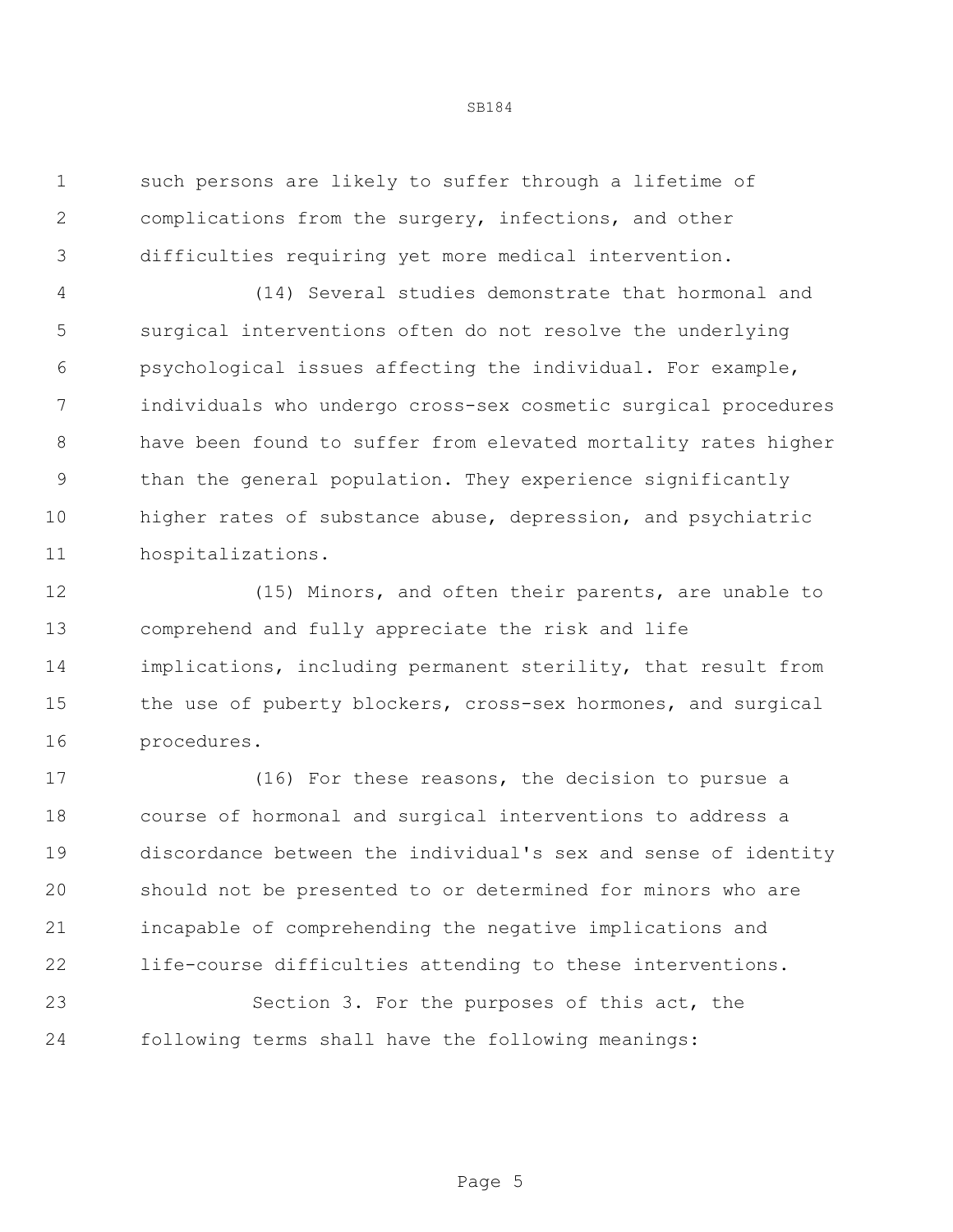(1) MINOR. The same meaning as in Section 43-8-1, Code of Alabama 1975. (2) PERSON. Includes any of the following: a. Any individual. b. Any agent, employee, official, or contractor of any legal entity. c. Any agent, employee, official, or contractor of a school district or the state or any of its political subdivisions or agencies. (3) SEX. The biological state of being male or female, based on the individual's sex organs, chromosomes, and endogenous hormone profiles. 13 Section 4. (a) Except as provided in subsection (b), no person shall engage in or cause any of the following practices to be performed upon a minor if the practice is performed for the purpose of attempting to alter the appearance of or affirm the minor's perception of his or her 18 gender or sex, if that appearance or perception is inconsistent with the minor's sex as defined in this act: (1) Prescribing or administering puberty blocking medication to stop or delay normal puberty. (2) Prescribing or administering supraphysiologic doses of testosterone or other androgens to females. (3) Prescribing or administering supraphysiologic doses of estrogen to males.

Page 6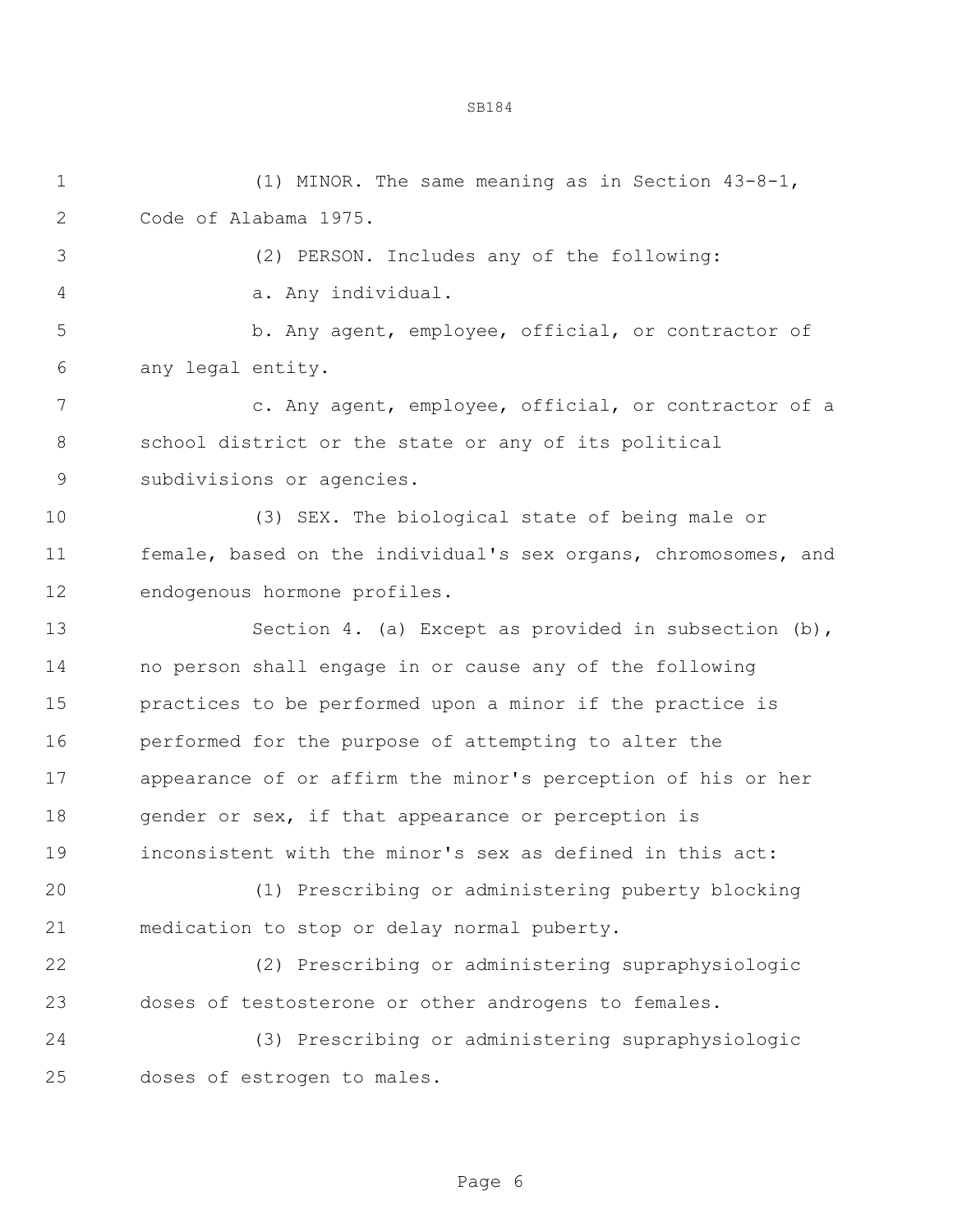(4) Performing surgeries that sterilize, including castration, vasectomy, hysterectomy, oophorectomy, orchiectomy, and penectomy. (5) Performing surgeries that artificially construct

 tissue with the appearance of genitalia that differs from the individual's sex, including metoidioplasty, phalloplasty, and vaginoplasty.

 (6) Removing any healthy or non-diseased body part or tissue, except for a male circumcision.

 (b) Subsection (a) does not apply to a procedure undertaken to treat a minor born with a medically verifiable disorder of sex development, including either of the following:

 (1) An individual born with external biological sex characteristics that are irresolvably ambiguous, including an individual born with 46 XX chromosomes with virilization, 46 XY chromosomes with under virilization, or having both ovarian and testicular tissue.

 (2) An individual whom a physician has otherwise diagnosed with a disorder of sexual development, in which the physician has determined through genetic or biochemical testing that the person does not have normal sex chromosome structure, sex steroid hormone production, or sex steroid hormone action for a male or female.

(c) A violation of this section is a Class C felony.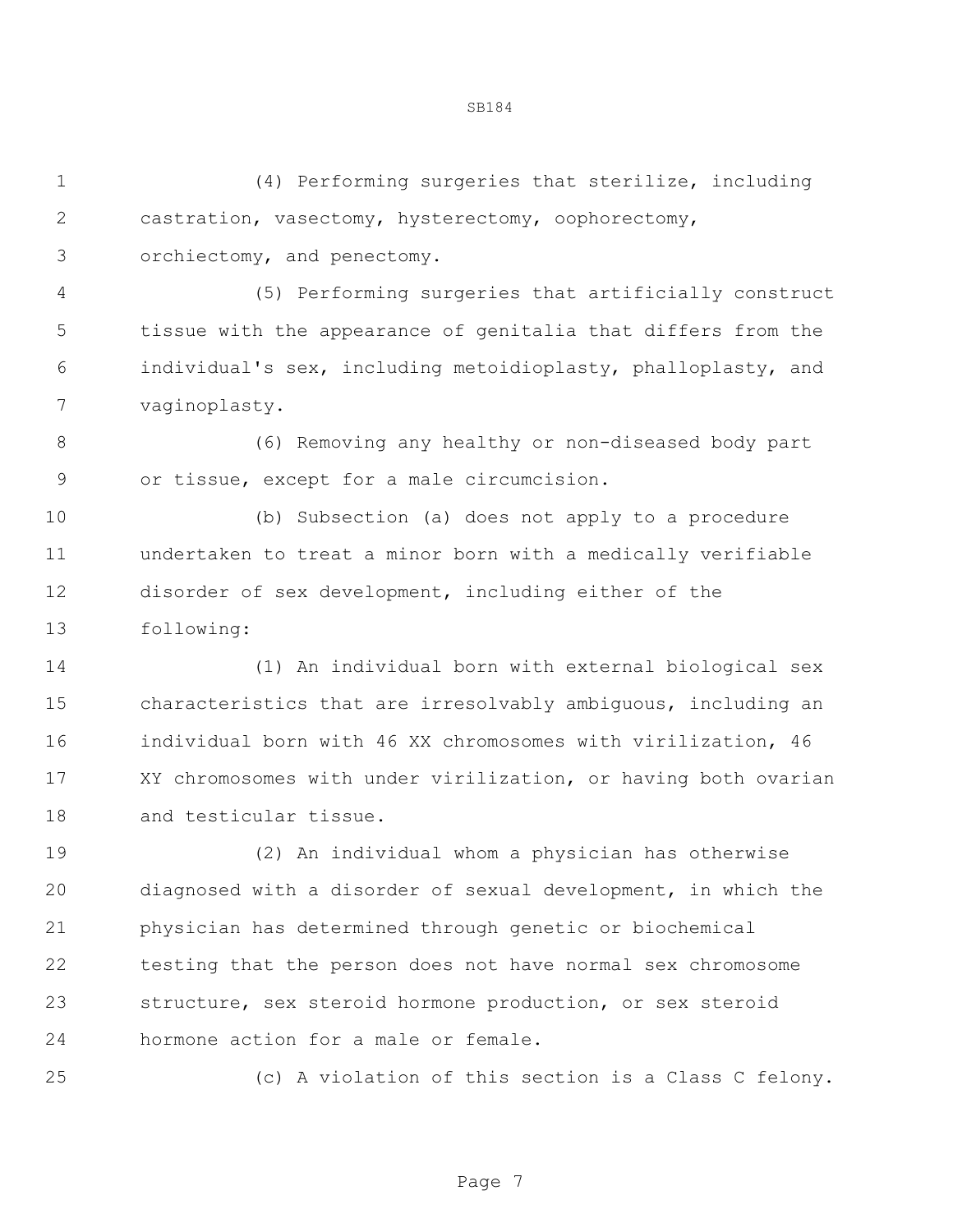Section 5. No nurse, counselor, teacher, principal, or other administrative official at a public or private school attended by a minor shall do either of the following:

 (1) Encourage or coerce a minor to withhold from the minor's parent or legal guardian the fact that the minor's perception of his or her gender or sex is inconsistent with the minor's sex.

 (2) Withhold from a minor's parent or legal guardian information related to a minor's perception that his or her gender or sex is inconsistent with his or her sex.

11 Section 6. Except as provided for in Section 4, nothing in this act shall be construed as limiting or preventing psychologists, psychological technicians, and master's level licensed mental health professionals from rendering the services for which they are qualified by training or experience involving the application of recognized principles, methods, and procedures of the science and profession of psychology and counseling.

 Section 7. Nothing in this section shall be construed to establish a new or separate standard of care for hospitals or physicians and their patients or otherwise modify, amend, or supersede any provision of the Alabama Medical Liability Act of 1987 or the Alabama Medical Liability Act of 1996, or any amendment or judicial interpretation of either act.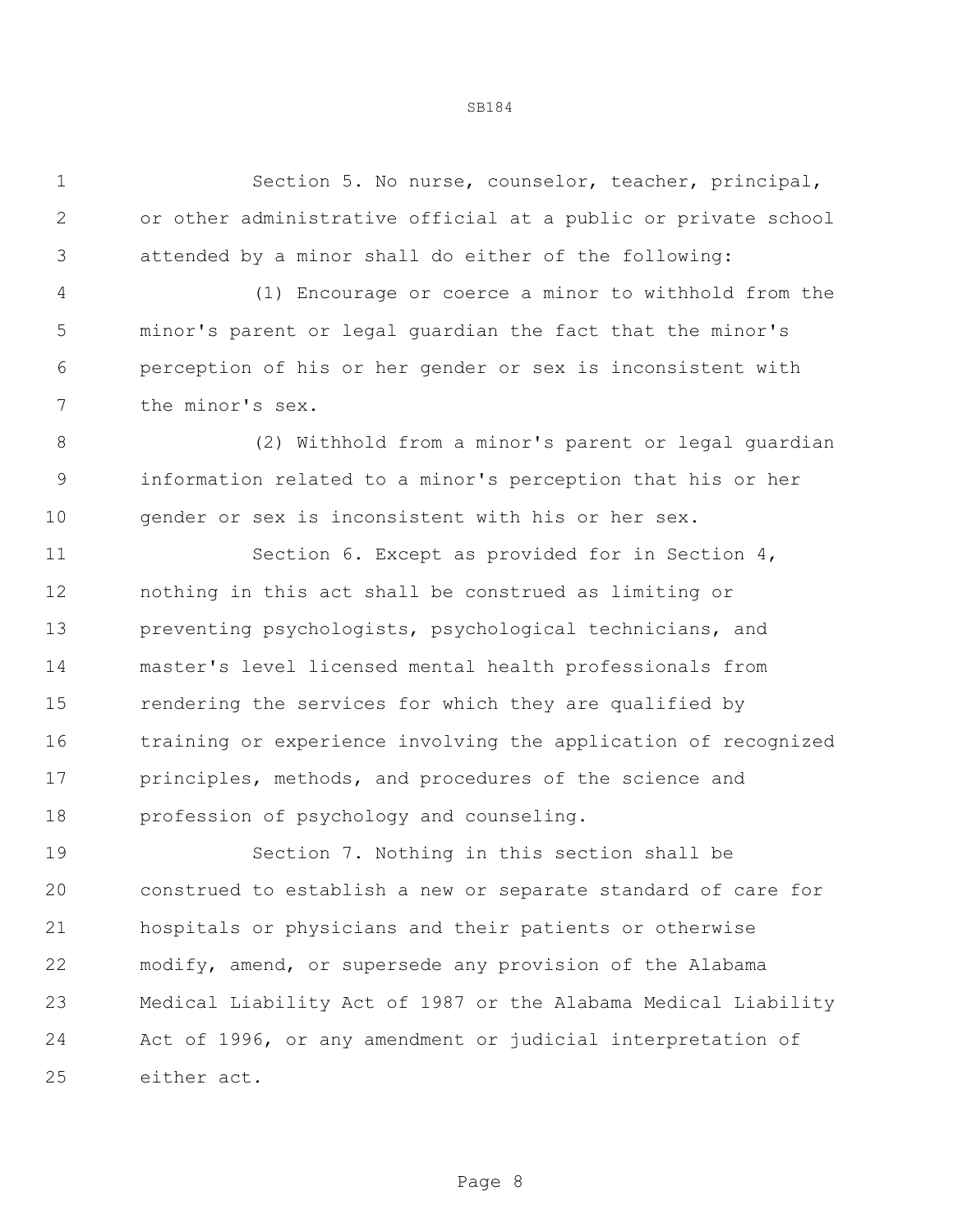Section 8. If any part, section, or subsection of this act or the application thereof to any person or circumstances is held invalid, the invalidity shall not affect parts, sections, subsections, or applications of this act that can be given effect without the invalid part, section, subsection, or application.

 Section 9. This act does not affect a right or duty afforded to a licensed pharmacist by state law.

 Section 10. Although this bill would have as its purpose or effect the requirement of a new or increased expenditure of local funds, the bill is excluded from further requirements and application under Amendment 621, as amended by Amendment 890, now appearing as Section 111.05 of the Official Recompilation of the Constitution of Alabama of 1901, as amended, because the bill defines a new crime or amends the definition of an existing crime.

 Section 11. This act shall become effective 30 days 18 following its passage and approval by the Governor, or its otherwise becoming law.